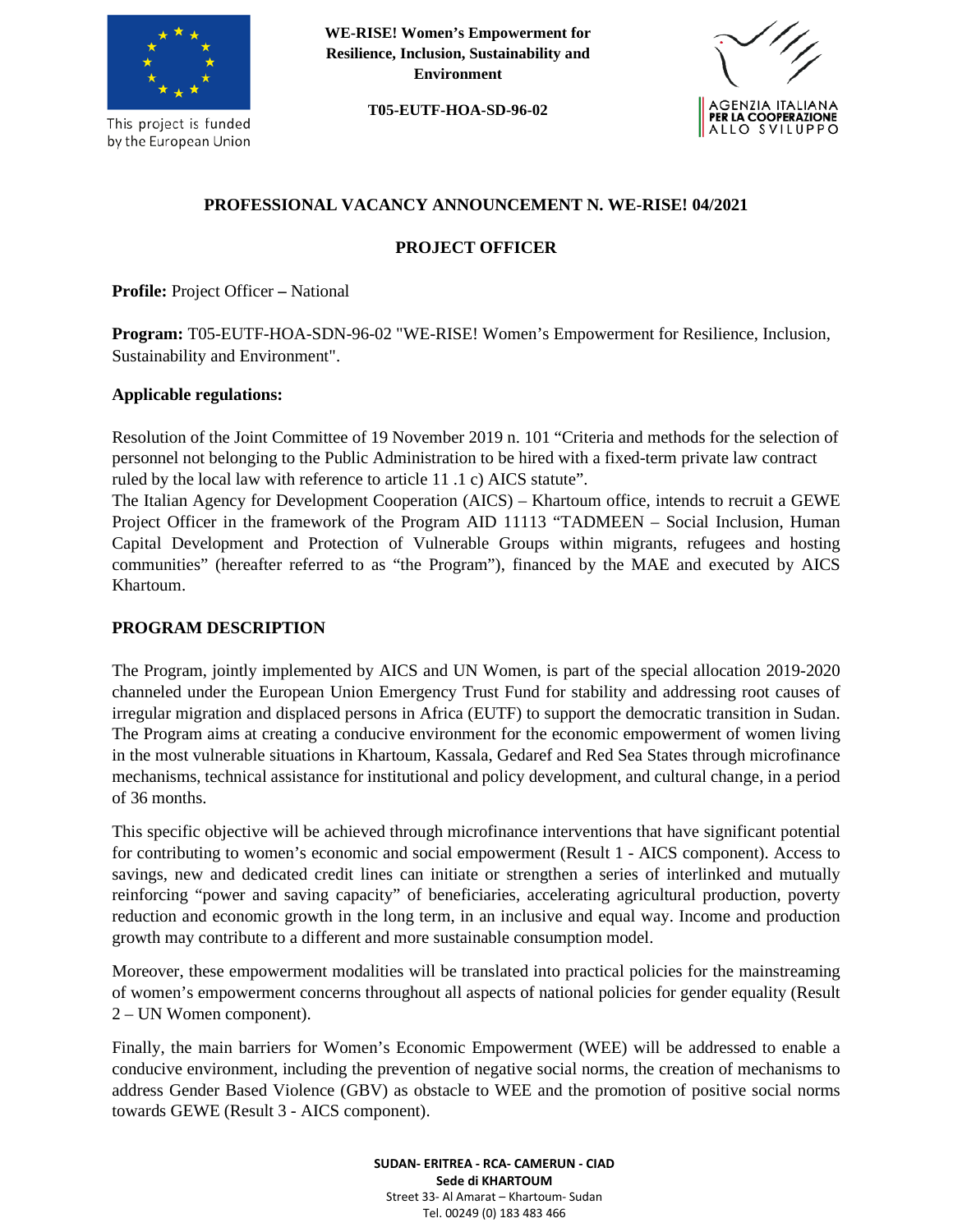

This project is funded by the European Union

**WE-RISE! Women's Empowerment for Resilience, Inclusion, Sustainability and Environment**

**T05-EUTF-HOA-SD-96-02**



### **TERMS OF REFERENCE**

**Professional position required:** Project Officer **–** National

**Duty station**: Port Sudan.

**Contract duration**: 12 months, with 3 months' probation period.

**Expected start of employment**: at the end of the selection process.

**Remuneration**: Euro 1.400 month/gross.

## **1. KEY FUNCTIONS**

Under the supervision of the PMU, the Project Officer will:

- *a) As to the technical assistance to the Ministries at the State level and State Councils*
	- Review the institutional framework concerning the promotion and protection of women's rights and be always updated on the existing laws and policies
	- Contribute to boost the coordination mechanism of donors' actions in the gender sector at the state level
	- Identify and coordinate capacity building activities to introduce good practices in the sector of social inclusion, particularly in the promotion of women and girls' rights (GBV, FGM/C, women and girls with disabilities, etc.)

### *b) As to the promotion of gender equality and women's empowerment for the civil societies*

- Supervise the creation and activation of programs for the prevention/detection of GBV and the protection of survivors
- Supervise the creation and activation of programs for informal education
- Identify and coordinate activities promoting women's sexual and reproductive health and rights (SRHR), in strong collaboration with AICS health programs
- Plan and coordinate vocational trainings and business development activities in support to entrepreneur women
- Identify and coordinate activities to promote women's leadership and political participation
- Identify and coordinate capacity building activities aiming at strengthening the CSOs and women's associations in the fields of human rights, GBV, FGM/C, SRHR, business development, entrepreneurship, education, leadership, etc.

### *c) As to the overall job*

- Collaborate with the Program Coordinator in Khartoum with periodic updates and travels
- Facilitate relations and information sharing with institutional counterparts, organize meetings for the Program Coordinator
- Provide punctual written reports in English, according to the reporting timeframe established by the Program Coordinator
- Promote the program at all levels and suggest ways to increase its visibility
- Perform any other task required by the project office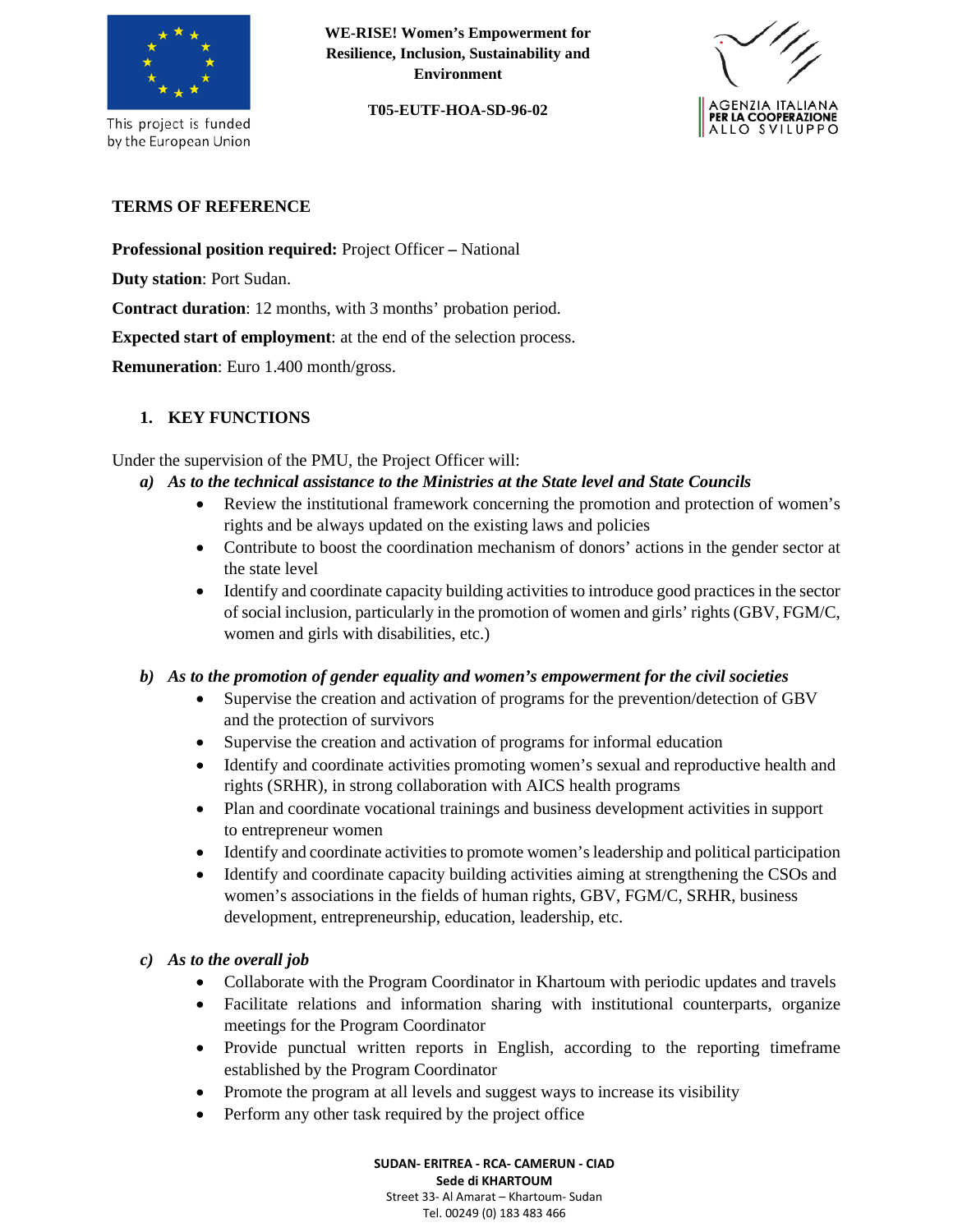

This project is funded by the European Union **WE-RISE! Women's Empowerment for Resilience, Inclusion, Sustainability and Environment**

#### **T05-EUTF-HOA-SD-96-02**



## **2. REQUIREMENTS**

#### **Essential Requirements:**

Age not exceeding (at the time of signing the contract) that required for retirement by local regulations (60 years), or by Italian regulations (ref. Law 398/87) for candidates' subject to the Italian social security system (67 years);

Education:

• Master degree in Sociology, Political science and/or Social Science or any related discipline with at least 4 years of professional experience. Alternatively, Bachelor degree in the same disciplines with at least 5 years of professional experience in the sector required;

Language:

- English both written and spoken B2 European Level
- Arabic, if not mother tongue C2 International Level.

Experience and competencies:

- At least 4-year experience in programming especially in managing partners in program delivery (both strategic and transactional);
- At least 2-year experience in strengthening CSOs and local NGOs active in the promotion of gender equality or equality agenda, gender diversity standards in challenging socio-political environment;
- At least 2-year experience in the prevention and elimination of GBV and/or traditional harmful practices;
- Proven experience in programme and project planning and experience in gradually mentoring low performing towards improved programme delivery;
- Good knowledge of main software tools (Microsoft Office above all);

#### **Preferential requirements:**

- Previous work experience with national institutions in charge of gender equality and women's empowerment
- Previous experiences in AICS, International Agencies/INGOs
- Knowledge of European procurement procedures (PRAG)

### **3. HOW TO APPLY**

The submission of the application duly signed should indicate the number of the vacancy announcement. The application shall be written in English and include **a Legally Binding Self-declaration**, (according to art. 46 of Italian D.P.R. 28.12.2000 n. 445), indicating:

a) Surname, name, date and place of birth;

b) Residence;

c) Age not exceeding (at the time of signing the contract) that required for retirement by local regulation

(60 years), or by Italian regulation (ref. Law 398/87) for candidates' subject to the Italian social security system (67 years);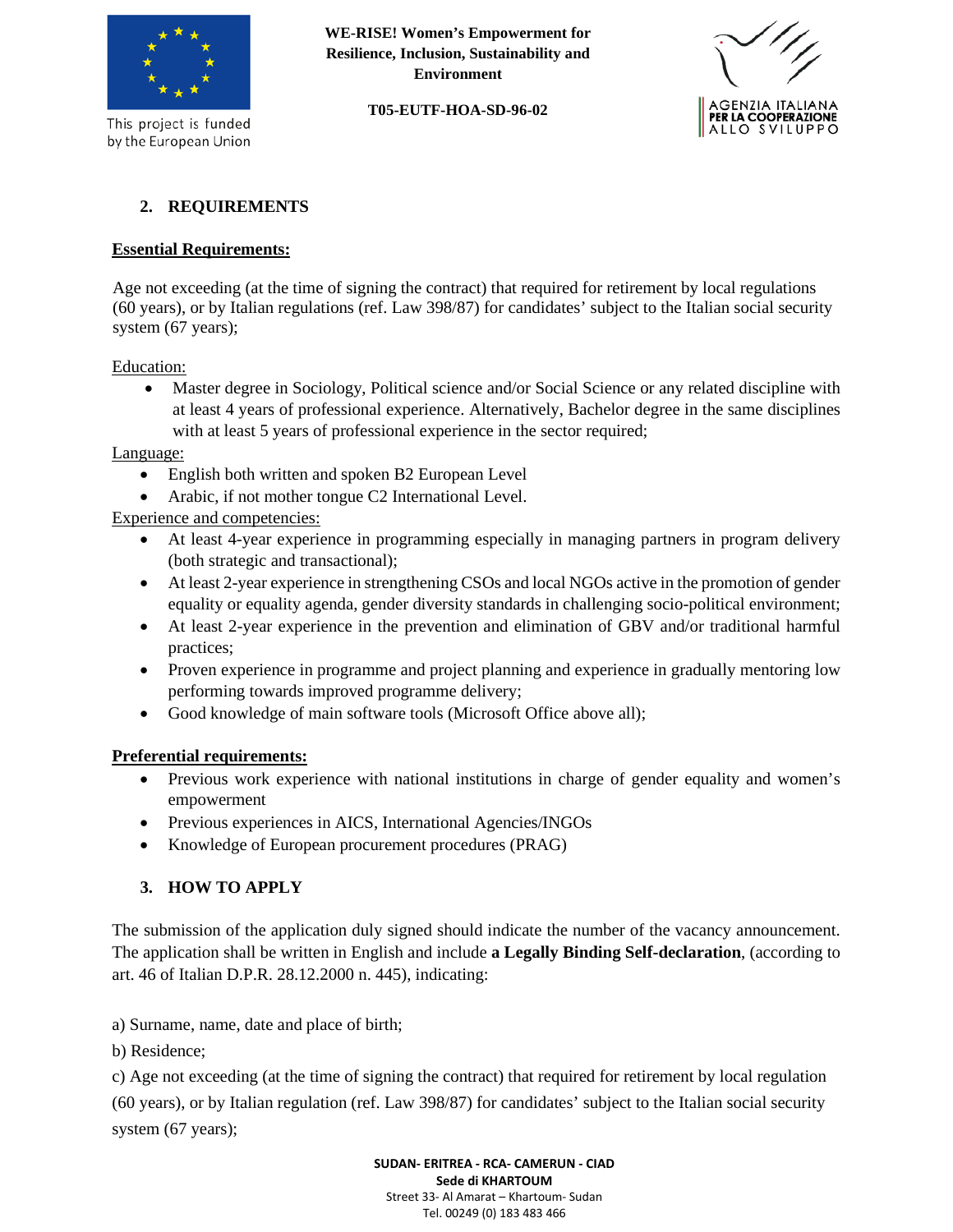

This project is funded by the European Union

### **WE-RISE! Women's Empowerment for Resilience, Inclusion, Sustainability and Environment**

#### **T05-EUTF-HOA-SD-96-02**



d) Citizenship;

e) Being medically fit for employment;

f) Full enjoyment of political and civil rights;

g) Absence of convictions for any criminal offence and absence of any pending criminal and accounting offences both in Italy and abroad;

h) Not to have been dismissed, dispensed, declared lapsed or fired from employment in a public administration, both in Italy and abroad;

i) Not having sustained, in the three-year period preceding the date of expiry of the notice, an assessment of insufficiency in the assessment of work done/performed in the context of employment contracts signed with AICS offices other than Khartoum;

j) To have acquired the academic qualification required by the selection notice;

k) To have acquired the professional experience required by the selection notice;

l) To have a written and spoken knowledge of English language, at least level C1 of the Common European Framework of Reference for Languages;

m) To have a written and spoken knowledge of Arabic language, if not mother tongue at least level C2 of the Common European Framework of Reference for Languages;

n) To have knowledge and consistent effective use of the main Microsoft Office applications;

Any false declaration will incur penal sanctions according to article 76 of Italian D.P.R. 28.12.2000, n. 445.

The application shall be written in English and include:

- 1) Signed Curriculum vitae in Europass format and in English
- 2) Signed Motivation letter in English
- 3) Signed Legally Binding Self-declaration
- 4) Copy of valid passport/ID card

All documents need to be dated and signed by the applicant.

The applicant should also provide a telephone number and an email address for communications. The applicant must communicate any changes occurring after the submission of the application for this vacancy. The application and all attachments should be received before 12:00 (UTC+2) on the **15th of August 2021** with the following modalities: **recruitment.sudan@aics.gov.it** mentioning in the subject the vacancy number **WE-RISE! 04/2021;**

We encourage applicants to submit the application well before the deadline date. The subject of the email must contain the vacancy announcement number **WE-RISE! 04/2021**

# **4. EXCLUSION FROM SELECTION PROCEDURES**

Applications containing the following defects will not be considered:

a) Applications made without having all requirements described in this announcement;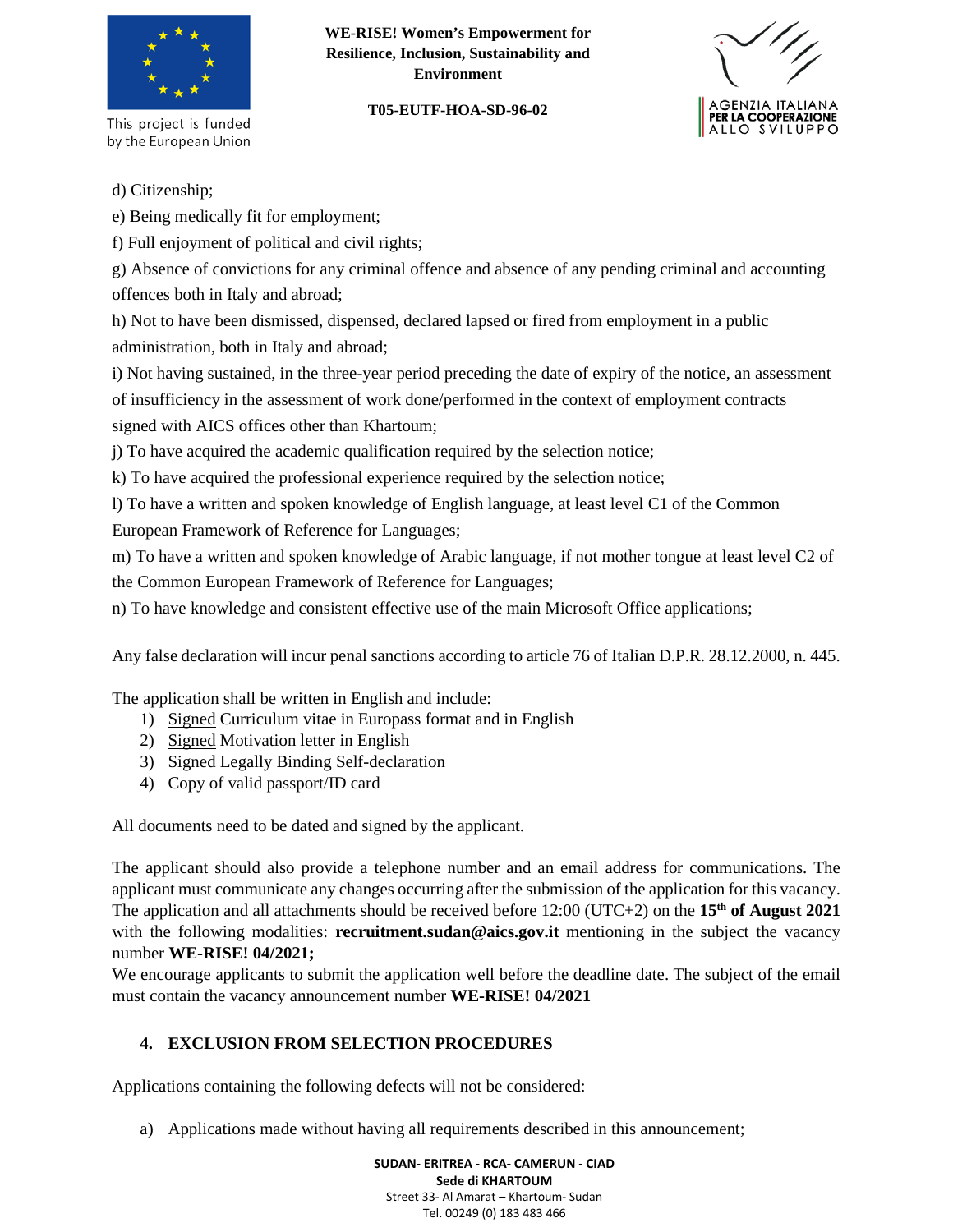

This project is funded by the European Union **WE-RISE! Women's Empowerment for Resilience, Inclusion, Sustainability and Environment**

**T05-EUTF-HOA-SD-96-02**



- b) Applications received after the deadline stated in this announcement.
- c) Application not signed

## **5. EVALUATION OF APPLICATIONS**

Once the terms of validity of the notice have elapsed, the head of AICS office in Khartoum assesses the admissibility of the applications regarding the presence of the essential requirements and the absence of causes for exclusion. The exclusion is communicated to the candidates concerned. Subsequently, a recruitment commission of three members appointed according to art. 2 of the document approved by the Delibera n.101 of the Joint Committee n.101 evaluates the merits of applications by assigning a maximum overall score of 100 points according to the following criteria:

### **QUALIFICATIONS (Max 70 points)**

- Additional academic titles than the obligatory one: up to 10 points;
- Language skills: up to 10 points;
- Professional experience: up to 40 points;
- Other qualifications of professional skills: up to 10 points.

### **INTERVIEW (Max 30 points)**

Candidates who score at least 40 points, in the assessment of qualifications, are invited for an interview. A maximum score of 30 points can be attributed. The interview will be carried out at the premises of the Italian Agency for Development Cooperation in Khartoum.

The interview shall be held in the languages indicated in the vacancy announcement and might assess also with practical tests, the applicant's knowledge and experience, languages skills, his or her ability to carry out the position and any other skills deemed necessary to assess the candidate's profile in relation to the post to be filled.

The invitation for an interview will be communicated by telephone to the number indicated by the candidate in the application. Applicants are not entitled to reimbursement of any costs incurred in connection with the interview.

Following the interview process, a list of candidates is drawn which includes only candidates with an overall score above 60% of the maximum attributable points (60 points).

### **6. RESULTS OF THE SELECTION**

The candidate with the highest score in the ranking list is declared the winner. He/she is informed by email or any other appropriate means. The ranking list remains valid for one year and can be extended for 1 additional year whenever deemed necessary for the implementation of the initiative. In case of a decline by the winning candidate or an early termination of the contract, AICS may assign the position to the next candidate in the ranking list.

In the event of equal scoring, the youngest either female candidate will be preferred.